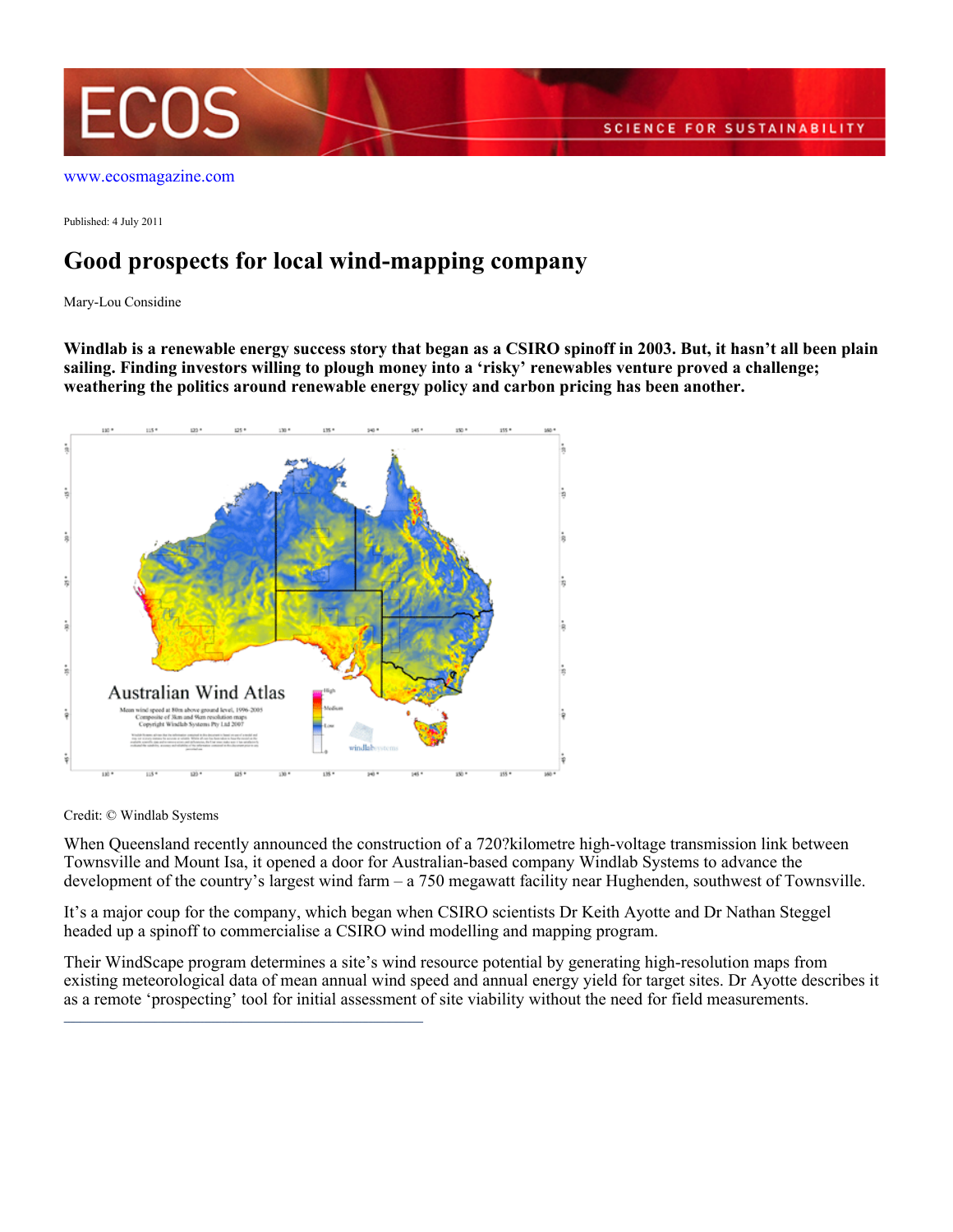

## Credit: Windlab Systems

However, good wind conditions don't guarantee a successful wind farm. The program's wind information is therefore combined with powerline and land?use data to assess proximity of grid connections and land?use types in the vicinity. This integration of data reduces risk by shortening development timeframes. It also increases the likelihood of selected sites leading to commercially viable projects that address local community and environmental concerns.

The wind-mapping program is complemented by a turbulence-flow modelling program, which ensures turbine longevity through minimising operations and maintenance costs.

Today, Windlab has evolved from a wind-mapping consultancy to a wind-farm developer that uses its mapping and modelling technologies to identify large-scale projects and take them from concept to financial close.

The transition has not been without its challenges, says Luke Osborne, Chief Operations Officer at Windlab.

'We had the usual cash-flow challenges in the commercialisation "valley of death", but we made it through,' he says.

'To survive the loss of government support for renewables early on, we began operating offshore – in New Zealand, North America and South Africa. We also took on a joint venture partner: Investec Bank. By taking on more risk, the returns were a lot higher.

'What we do now is bind our wind-mapping tools very tightly to our business processes and risk management. For example, if you move into an area that's already got some wind-farm activity, the first thing you do is build a wind map and build economic models of everyone else's wind farms, so you can understand where you are positioned in the market,' Mr Osborne explains.

Dr Ayotte, now Windlab's Chief Technology Officer, says one of the biggest constraints in Australia is the sparse electricity grid.

'You tend to find yourself scratching around for places that are windy and near the grid,' he says. 'We have the advantage, because we can really burrow down into the data to find less obvious locations.'

Collgar Wind Farm in Western Australia, Oaklands Hill in Victoria and Coopers Gap in southern Queensland are all examples of 'less obvious' inland locations identified through WindScape.

Once a grid connection point is identified, the next constraint is the high cost of connecting to the transmission line.